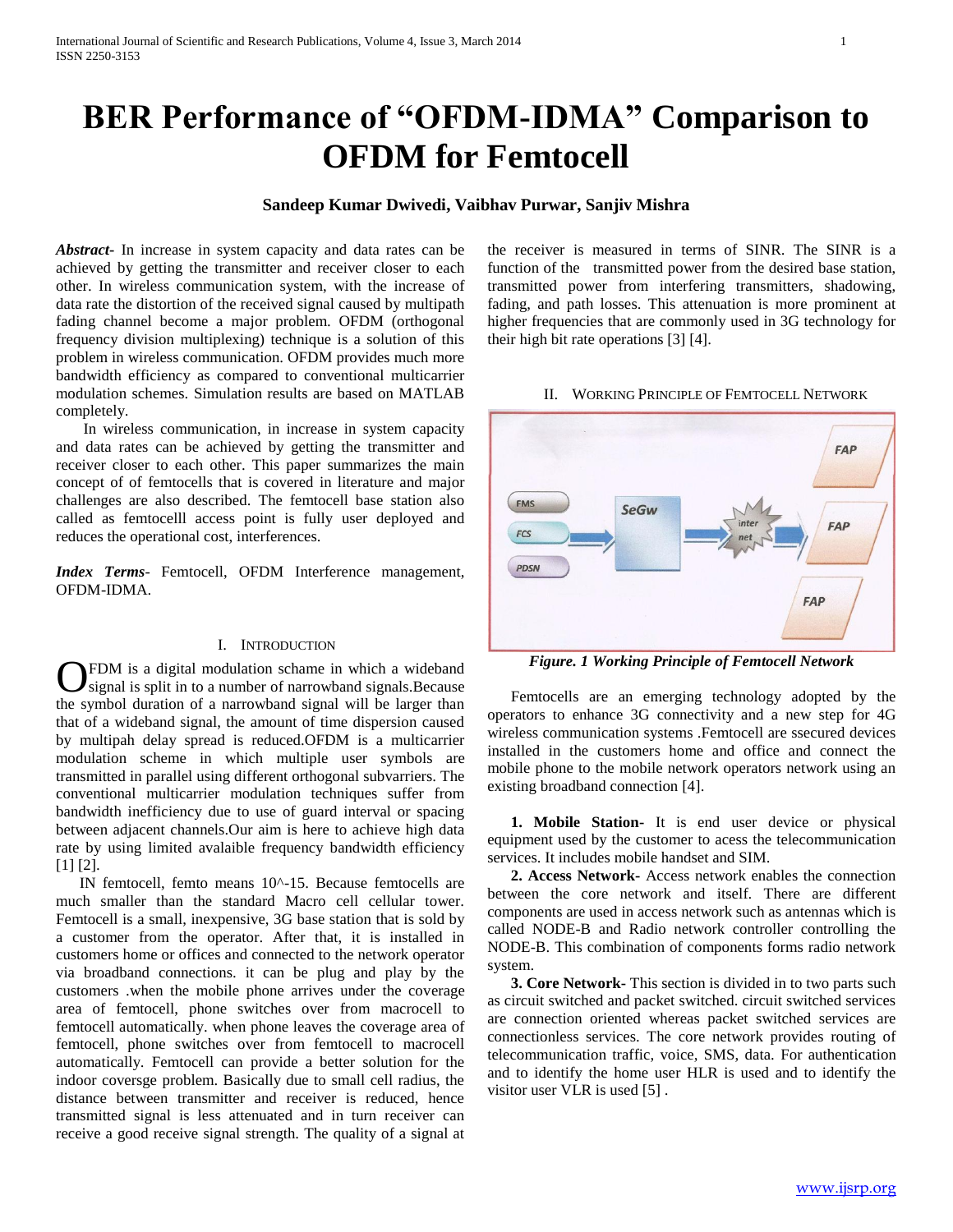## III. SECURITY IN FEMTOCELL NETWORK

 Security in any wireless communication system is first requirement. In Femtocell network, SeGw, called security gateway provides internet security to the femtocell users by using IP security protocol. IP protocol is a network layer protocol in OSI model. The IP encrypted HNB (HOME NODE-B). traffic enters in to the core network via the SeGw. It authenticates the HNB first and estsblish further security .All the data are transferred to core network. The connectivity between core network and SeGw provides sure security for femtocell users [1].



*Figure.2 Security in Femtocell network*

 Advanced timing over [acket (TOP) technology supports bothIEEE1588-2008 andNTPv4 protocols to provide high performance and cost efficient synchronization for femtocell access point.

 TOP is installed on the core network, RNC (server side) and on each femtocell access point (client side).when installed in the RNC TOP works like time server and provides time reference for femtocell access point. across the packet network. every packet sent from the RNC containing time that the packet was launched in to the network. When the RNC receives a packet from a femtocell client, it automatically returns a acknowledgement message including the reception time of the packet. The femtocell client uses an acknowledgement message as a reference to adjust its own clock. Figure 4 shows the clock synchronization from the RNC to femtocell client [2].

## IV. REASONS OF ISI IN WIRELESS COMMUNICATION

 In wireless communication ISI (Inter Symbol Interference) is the major problem,ISI is caused by high data rate transmission using conventional transmission schemes. Multipath propagation and bandlimited channels are the two factors causing ISI [3].

 **1. Multipath propagation-**when the signal reaches the receiver end propagating through different paths, this is called Multipath Propagation. The time taken by the signal to reach the receiver end from transmitter end is directly proportional to the distance between the transmitter and receiver .Due to different path lengths for multipath propagation the delay time of received signal at the receiver end varies.

 **2. Band limited Channel-**Band limited channel is a channel whose frequency response is zero above and below a certain cutoff frequency. When the signal is passed through such a channel the frequency components above the cut-off frequencies are completely removed therefore the removal of higher frequency components due to band limited channel making the time domain pulse spread. The distortion due to pulse spreading is referred as ISI.

# V. COMPARISON OF OFDM

## **1***. OFDM vs. CDMA*

*Table 1.Comparison of CDMA and OFDM [1]*

| <b>PARAMETERS</b>             | <b>OFDM</b>          | <b>CDMA</b>          |
|-------------------------------|----------------------|----------------------|
| <b>Near Far Effect</b>        | <b>Insensitive</b>   | <b>Sensitive</b>     |
| Synchronization               | Yes                  | N <sub>0</sub>       |
| <b>Crosscell</b>              | <b>Sensitive</b>     | <b>Mitigated</b>     |
| <b>Interference</b>           |                      |                      |
| <b>Intercell Interference</b> | NO.                  | <b>Sensitive</b>     |
| <b>Treatment for ISI</b>      | <b>Cyclic Prefix</b> | <b>Rake Receiver</b> |
| To achieve high data          | <b>High</b><br>order | <b>Difficult</b>     |
| rate                          | <b>Modulation</b>    |                      |

#### *2. OFDM vs. IDMA*

#### *Table 2 Comparison of OFDM and IDMA [1]*

| <b>PARAMETERS</b> | <b>IDMA</b> | <b>OFDM</b>    |
|-------------------|-------------|----------------|
| Near Far Effect   | <b>MUG</b>  | Insensitive    |
| Synchronization   | NΟ          | NΟ             |
| Crosscell         | Mitigated   | Sensitive      |
| Interference      |             |                |
| Intercell         | Suppressed  | N <sub>O</sub> |
| Interference      | by MUD      |                |

## VI. OFDM PRINCIPLE



### *Figure 3 Working Principle of OFDM System*

 As shown in above figure, First the transmitted data is digitally Modulated using modulation schemes. Mostly QAM and PSK digital modulation schemes are used to modulate the transmitted signal. The output of the modulator is converted in to parallel signal. By this techniques signal is transmitted through subcarriers which are orthogonal to each other Due to orthogonality property, sub channels are not overlapped to each other, and ICI (Inter channel Interference) problem is reduced. The output of the serial to parrel converter is then applied to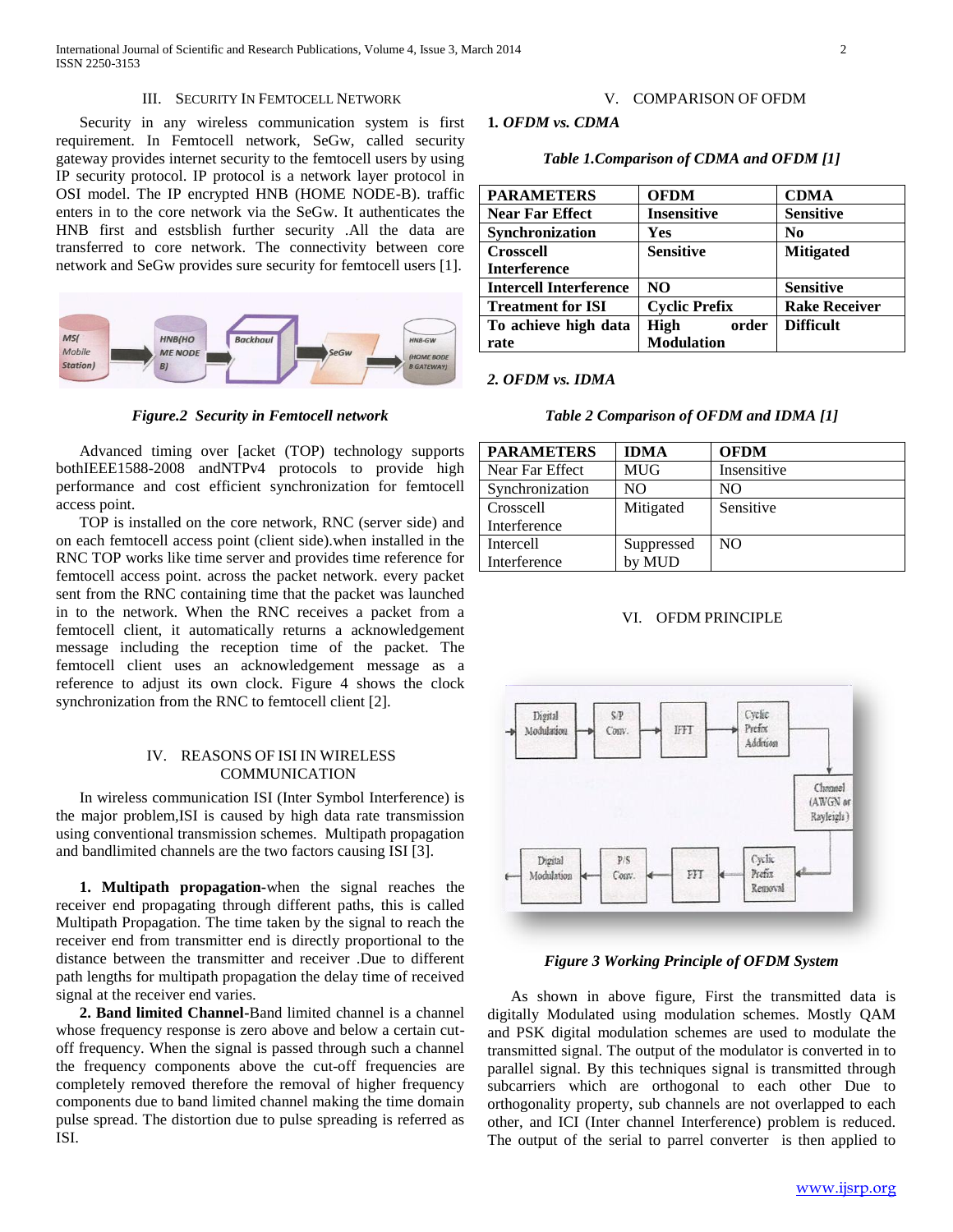IFFT (Inverse Fast Fourier Transform) .By using IFFT the spectral representation of the data is transferred in to time domain, which is much more computationally efficient. The Cyclic prefix scheme is used at the output of the IFFT [3].

# VII. CYCLIC PREFIX

 Cyclic prefix is a process of addition of a guard period to the start of each symbol. This guard period is a cyclic copy that extends the length of the symbol waveform. The addition of cyclic prefix to each symbol solves both ICI and ISI problems. From figure 1,



*Figure 4 Concept of cyclic prefix*

 After that, the digital data is transmitted over the channel. At the Receiver side the reverse process is adopted as shown in the figure.2 we can see that the guard period is T1.When the guard period is not added the symbol period of IFFT output is T2 only. But when Guard period is added at the output of IFFT, then the symbol period is T1+T2. Therefore, the symbol period of transmitted data is increased, and ISI is reduced [4] [5].

#### VIII. OFDM-IDMA PRINCIPLE



## *Figure 5 Working Principle of OFDM-IDMA System*

 The IDMA receiver complexity over multi-path channels is related to the channel length. Recently, OFDM-IDMA was proposed as an alternative to plain IDMA over multi-path channels. OFDM-IDMA inherits most of the merits of OFDM and IDMA. The key advantage of OFDM-IDMA is that MUD can be realized efficiently with complexity per user independent

of the channel length and the number of users, which is significantly lower than that of other alternatives.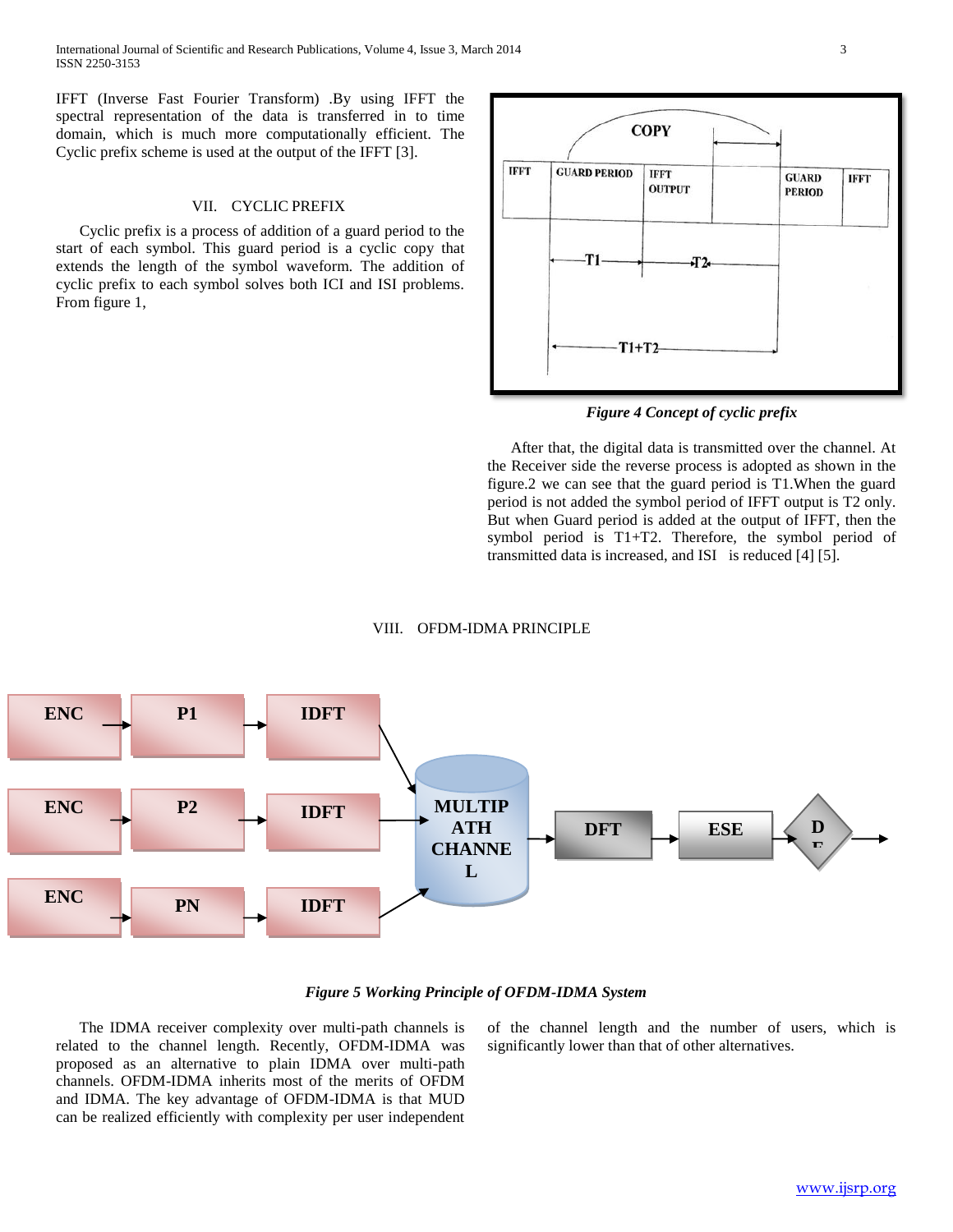

# *BER Performance of OFDM system*



*BER Performance of OFDM-IDMA*



*Figure 7 BER performance of OFDM-IDMA*

# X. CONCLUSION

 In this paper we explained the problem of ISI and ICI in wireless communication and also discuss the Solution for it and

this is OFDM system with Cyclic Prefix scheme. Now if we use Raised cosine filter with BPSK technique, the BER can be reduced and ISI is reduced. But we use OFDM-IDMA System, we find that by using OFDM-IDMA system Both ISI and ICI